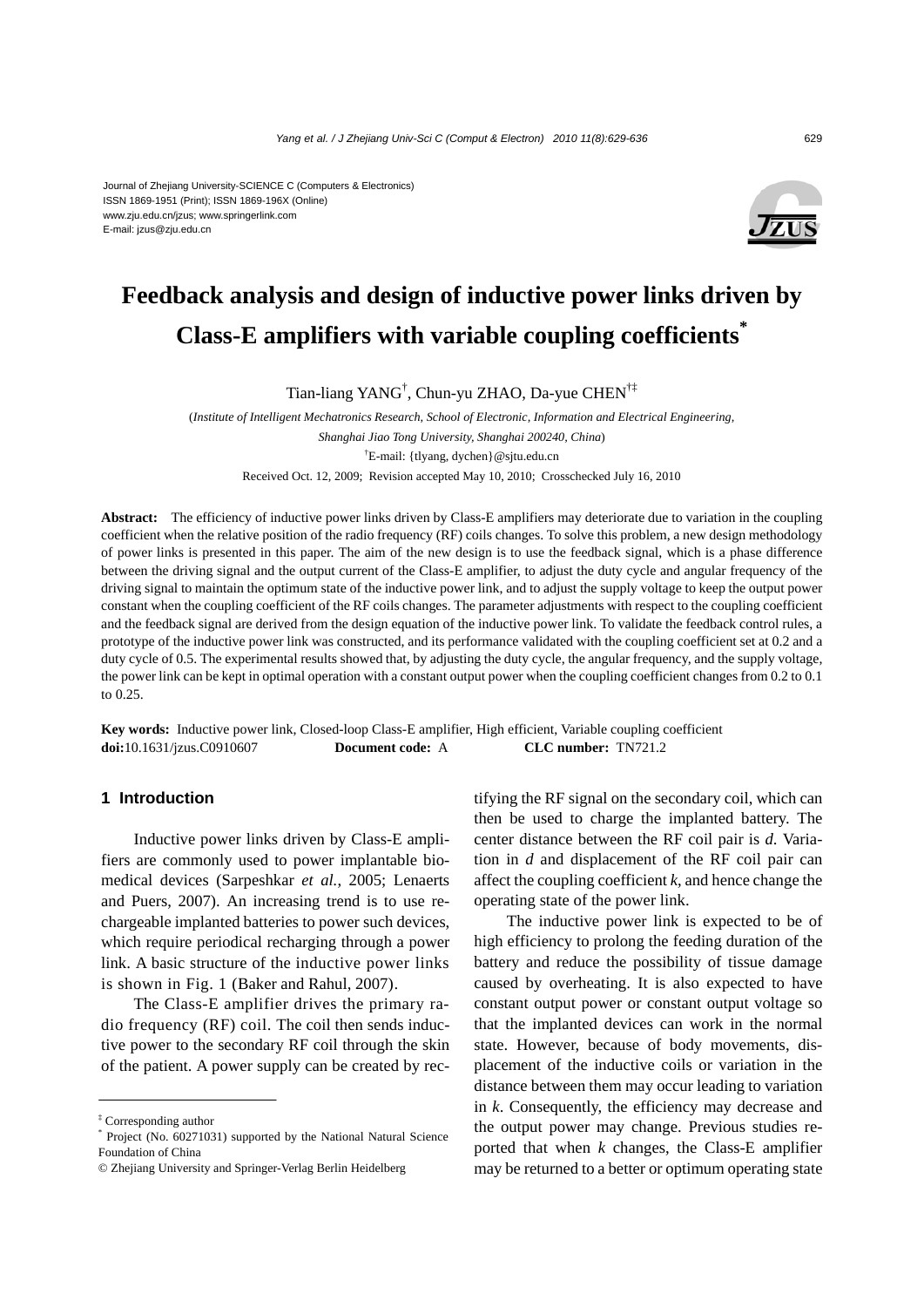by adjusting the frequency (Kendir *et al*., 2005; Zan *et al.*, 2007). However, the frequency adjustment ranges have not yet been determined theoretically. When the transmitting coil is flexible or deformable, an electrically controllable inductance is employed to compensate for changes in the transmitting coil (Lenaerts and Puers, 2008). However, variation in *k* will lead to variation in the impedance that the secondary circuit reflects to the primary circuit, and the inductance compensation cannot retune the power link. The output power will vary due to the variation in *k*. It can be kept constant or be varied as designated by increasing or decreasing the supply voltage of the primary circuit according to the data sent back by the secondary circuit (Wang *et al.*, 2005). However, the efficiency may deteriorate due to the loss of the optimum state.



**Fig. 1 Example of an inductive power link for implanted devices** 

In this paper, a design methodology is presented for an inductive power link driven by a Class-E amplifier with the aim of improving efficiency and keeping the output power constant when *k* changes. Analytical expressions are derived as functions of the duty cycle *D* and the angular frequency  $\omega_0$  of the driving signal. The phase difference  $\theta_{\rm PD}$  between the output current of the Class-E amplifier and the driving signal is used as a feedback quantity;  $D$ ,  $\omega_0$ , and  $V_{\text{DD}}$ are designated as the adjusted parameters. The relations between the adjusted parameters and *k* as well as  $\theta_{\rm PD}$  are obtained from the design equations of the inductive link with  $k=0.2$  and  $D=0.5$ . Experiments were conducted to validate the theoretical design when  $k$  is changed from 0.2 to 0.1 to 0.25.

## **2 Determination of component values**

To simplify the derivation of the analytical equation parameter of each component, the load resistances of the secondary circuit are equivalent to one resistance  $R_L$ . The nonlinear secondary circuit is converted to a linear model by transferring the DC load to an equivalent AC load (Fig. 2) (Ko *et al.*, 1977; Donaldson and Perkins, 1983).



**Fig. 2 Approximated linear model of the secondary circuit**  $L_2$  is the secondary RF coil and  $C_2$  is the resonant capacitance

The RF coil pair links the primary and secondary circuits, and the reflected impedance of the secondary circuit appearing at the primary circuit,  $Z'_{eL}$ , is defined by

$$
Z'_{\text{el.}} = \omega_0^2 M^2 / Z_2
$$
  
= 
$$
\frac{\omega_0^2 k^2 L_1 L_2 (4 + \omega_0^2 C_2^2 R_L^2)}{4R_L^2 + [\omega_0 L_2 (4 + \omega_0^2 C_2^2 R_L^2) - \omega_0 C_2 R_L^2]^2}
$$
  

$$
\cdot \{2R_L - j[\omega_0 L_2 (4 + \omega_0^2 C_2^2 R_L^2) - \omega_0 C_2 R_L^2]\}
$$
  
= 
$$
R'_{\text{el.}} + jX'_{\text{el.}},
$$
 (1)

where  $\omega_0$  is the angular frequency,  $M = k \sqrt{L_1 L_2}$  is the mutual inductance between the transmitter coils *L*<sup>1</sup> and  $L_2$ ,  $k$  is the coupling coefficient,  $Z_2$  is the secondary impedance from the mutual inductance,  $R'_{el}$  is the reflected resistance, and  $X'_{el}$  is the reflected reactance.

The primary circuit is a basic Class-E amplifier. Fig. 3 shows the schematic diagram of the primary circuit with an equivalent impedance *Z*eL.

To enable the inductive power link to operate in the optimum state, the reflected impedance of the secondary circuit is required to equal the equivalent impedance of the Class-E amplifier; i.e., the design equation of the inductive power link can be expressed by

$$
Z'_{\rm eL} = Z_{\rm eL}.\tag{2}
$$

 $Z'_{eL}$  can be derived from Eq. (1) and  $Z_{eL}$  can be obtained from the design equations of the Class-E amplifier. To derive the design equations, the following analysis is performed on the assumptions that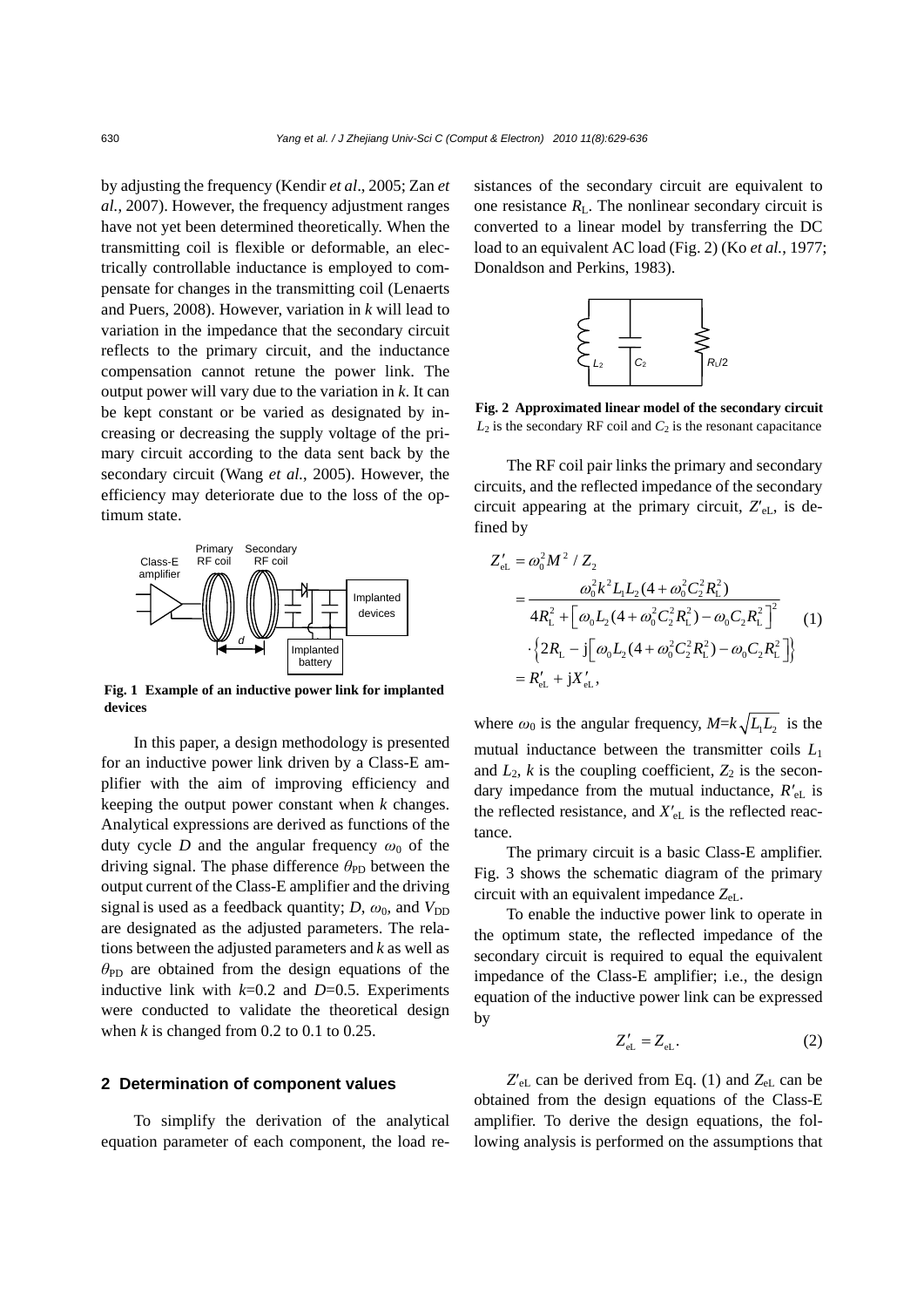*L*f is lossless and large enough to neglect its ripple current, and that the load quality factor *Q* of the series-resonant circuit is high enough so that the output current can be considered a sine wave.



**Fig. 3 Schematic diagram of the primary circuit with an equivalent impedance** 

A basic Class-E amplifier consists of an ideal switch, a shunt capacitance *C*, an RF choke coil  $L_f$ , and a series-resonant circuit comprising  $L_1$ , a capacitance  $C_1$ , and an equivalent load impedance *Z*eL. *Z*eL, which is composed of an equivalent resistance  $R_{eL}$  and an equivalent reactance  $X_{eL}$ , is defined as an equivalent impedance that lets the Class-E amplifier operate in the optimum state.  $v_g$  is the driving signal, which has a duty cycle *D* and an angular frequency  $\omega_0$ .  $v_S$  is the switch voltage

The output current  $i_{01}$  of the Class-E amplifier can be expressed as

$$
i_{\text{ol}}(\theta) = I_{\text{olm}} \sin \theta,\tag{3}
$$

where  $I_{\text{olm}}$  is the current amplitude and  $\theta = \omega_0 t$  is the phase.

To satisfy the zero-derivative switching (ZDS) condition (Sokal and Sokal, 1975; Raab, 1977), the switch should turn on at the instant that  $i_{01}$  is equal to the supply current  $I_{DD}$ . The relationship between  $I_{DD}$ and  $i_{01}$  can be expressed as

$$
I_{\rm DD} = I_{\rm olm} \sin \theta_{\rm X},\tag{4}
$$

where  $\theta_X = \pi - \theta_{\text{PD}}$ , and  $\theta_{\text{PD}}$  is the phase difference between  $v_g$  and  $i_{01}$ .  $\theta_X$  can be determined by the zero-voltage switching (ZVS) condition (Sokal and Sokal, 1975; Raab, 1977) as

$$
\theta_{\rm x} = \arctan\left(\frac{1-\cos\theta_{\rm b}}{2\pi - \theta_{\rm b} + \sin\theta_{\rm b}}\right),\tag{5}
$$

where  $\theta_{\rm D} = 2\pi D$  is the switch-on phase duration.

In the switch-off duration, the current of shunt capacitance  $i_{\text{C}}=I_{\text{DD}}-i_{\text{ol}}$ , and in the switch-on duration,

 $i<sub>C</sub>=0$ . In a switch-off and switch-on cycle, the DC component of  $i<sub>C</sub>$  is zero because of the ZVS condition. The switch voltage  $v_S$  can be expressed as  $V_S(j\omega)$ =  $I_C(i\omega)/(i\omega C)$  in the frequency domain, where  $V_S$  and  $I_c$  are the Fourier transforms of  $v_S$  and  $i_C$ , respectively. The voltage drop of  $L_f$  is zero since  $L_f$  is lossless. Hence the supply voltage  $V_{\text{DD}}$  equals the DC component of  $V_S(j\omega)$ , i.e.,  $V_{DD} = V_S(0)$ .  $V_{DD}$  can be expressed as

$$
V_{\rm DD} = \frac{I_{\rm olm}}{2\pi\omega_0 C} \alpha,
$$
 (6)

where  $\alpha = -\theta_F \theta_c \sin \theta_X + \theta_F \cos(\theta_D/2) \cos \theta_c + 2\sin(\theta_D/2) \times$  $\cos \theta_c + 2\theta_c \sin(\theta_D/2) \sin \theta_c$ ,  $\theta_F = 2\pi - \theta_D$ , and  $\theta_c = \theta_D - \theta_X$ .

The load impedance of the Class-E amplifier at  $\omega_0$  can be expressed as  $Z_{1L} = R_{eL} + j[X_{eL} + \omega_0 L_1 1/(\omega_0 C_1)$ ]. It can also be obtained by  $Z_{1L}$ =  $V_s(\omega_0)/I_{01}(\omega_0)$ , where  $V_s(\omega_0)$  and  $I_{01}(\omega_0)$  are the spectral components of  $V_S$  and  $I_{o1}$  respectively at  $\omega_0$ . Comparing the two expressions of  $Z_{1L}$ , the real and imaginary parts of  $Z_{1L}$  can be obtained by

$$
R_{\rm eL} = \beta / (2\pi \omega_0 C) \tag{7}
$$

and

$$
X_{\rm eL} = \gamma / (2\pi \omega_0 C) - \omega_0 L_1 + 1 / (\omega_0 C_1), \qquad (8)
$$

where  $\beta = [\sin \theta_X + \sin(\theta_D - \theta_X)]^2$  and  $\gamma = \theta_F \cos(2\theta_X) +$  $\sin \theta_D \cos(2\theta_c)$ . *α*, *β*, and *γ* are functions of *D*. Eqs. (7) and (8) are the design equations of the Class-E amplifier. When the component values satisfy the design equations, the Class-E amplifier will operate in the optimum state.

In the power link, *D*,  $V_{DD}$ , and the output power  $P_{\text{out}}$  are always designated as the given parameters.  $P_{\text{out}}$  is equal to both the transmitting power  $P_{\text{RF}}$  and the input power  $P_{\text{in}}$  if the parasitic resistance of each component is zero. From Eqs. (4), (6), and (7), *R*eL can be expressed in terms of  $P_{\text{in}}$ ,  $V_{\text{DD}}$ , and *D* as

$$
R_{\rm eL} = \frac{\beta \sin \theta_{\rm x} V_{\rm DD}^2}{\alpha P_{\rm in}}.\tag{9}
$$

With the calculated  $R_{eL}$ ,  $C$  can be determined by Eq. (7).  $L_1$  can be obtained by  $L_1=QR_{eL}/\omega_0$  with a given  $Q$ .  $L_f$  is expected to be large enough, but it will take a long time to reach steady state if  $L_f$  is too large.  $L_f$  can be determined by  $L_f = 4\pi(\pi^2/4+1)R_{eL}/\omega_0$  (Kazimierczuk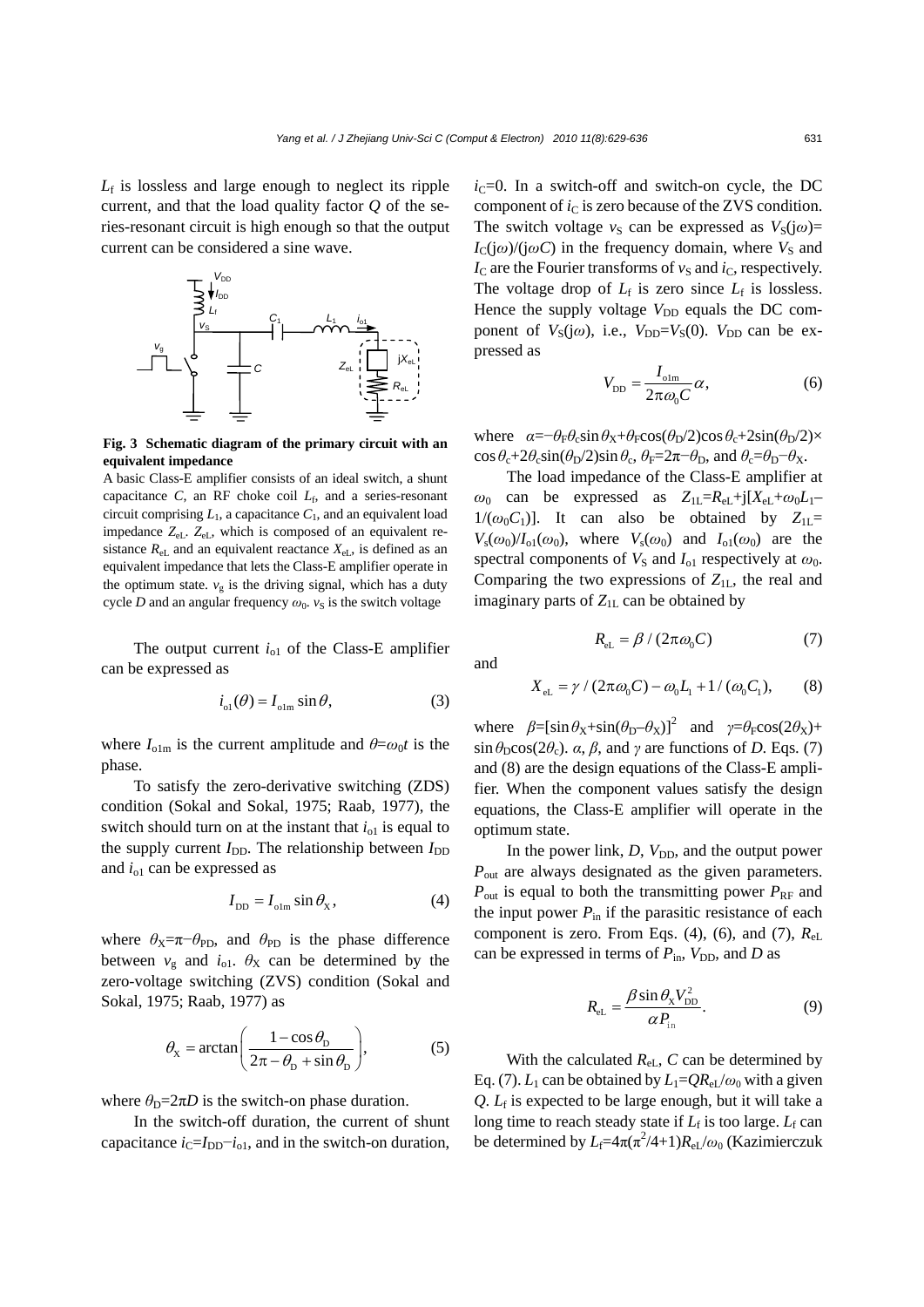and Czarkowski, 1995).

Combining Eqs. (1), (7), and (8), the resonant capacitance  $C_2$  can be determined by the resonant condition ( $\omega_0 = 1 / \sqrt{L_2 C_2}$ ) as

$$
C_2 = \frac{2R_{\rm el}}{\omega_0^2 k^2 L_1 R_{\rm L}}.
$$
 (10)

 $L_2$  can then be obtained by the resonant condition.  $X_{eL}$  can be obtained from Eq. (1). Finally,  $C_1$  is determined by Eq. (8).

In previous studies, *X*eL was always designated as 0 to facilitate the component determination of the Class-E amplifier, and the operating frequency was slightly smaller than the resonant frequency of  $L_2$  and *C*2 (Donaldson and Perkins, 1983). In our design, *X*eL is a capacity reactance. From Eq.  $(1)$ ,  $X_{el}$  is derived by

$$
X_{\rm eL} = -k^2 \omega_0 L_1. \tag{11}
$$

The power link with the calculated component values will meet the design Eq. (2) and then will operate in the optimum state when *k* is equal to the designated values.

## **3 Feedback analysis**

### **3.1 Variation in the coupling coefficient**

When *k* varies, the power link will deviate from its optimum state. The efficiency will deteriorate and the output power will change. Adjustments are required to improve the efficiency and keep the output power constant. In the following analysis, *D* and  $\omega_0$ are employed as adjustments for re-tuning the power link, and the adjustment of  $V_{DD}$  is used to keep  $P_{out}$ constant. By using the experimental parameters shown later in Table 2,  $D$ ,  $\omega_0$ , and  $V_{DD}$  with respect to *k* are obtained from the design Eq. (2).

Substituting Eqs.  $(1)$ ,  $(7)$ , and  $(8)$  into Eq.  $(2)$ , the relation between  $\omega_0$  and *D* can be expressed by

$$
\frac{L_2 C_2^2 R_{\rm L}}{2} \omega_0^3 - \frac{L_1 C}{\beta} \omega_0^2 + \left(\frac{2L_2}{R_{\rm L}} - \frac{C_2 R_{\rm L}}{2}\right) \omega_0 + \frac{C}{C_1 \beta} + \frac{\gamma}{\beta} = 0.
$$
\n(12)

This is a cubic equation with a given *D*, and thus has three roots. Eq. (12) can be solved by MATLAB, and it can be seen that two roots are a pair of complex conjugates and one root is real. Frequencies are real numbers, so the complex roots are ineffective. The effective real root  $\omega_0$  with respect to *D* can be defined as  $\omega_0 = f(D)$  (Fig. 4). It can be seen that a pair of *D* and  $\omega_0$  will satisfy Eq. (2) for a certain *k*. Therefore, the power link using the component values of Table 2 will operate in the optimum state.

Substituting  $f(D)$  into Eqs. (1), (7), and (8),  $R_{el}$ ,  $R'_{eL}$  and  $X_{eL}$ ,  $X'_{eL}$  with respect to *D* are obtained, as shown in Figs. 5a and 5b, respectively. We can see that  $R'_{eL}$  and  $X'_{eL}$  are in direct proportion to  $k^2$ , and intersect with  $R_{el}$  and  $X_{el}$  at two points when  $k<0.28$ , at one point when *k*=0.28, and at no point when  $k$  $>$ 0.28. At those intersections, design Eq. (2) is satisfied and the inductive power link will operate in the optimum state.



**Fig. 4 Angular frequency with respect to duty cycle for the optimum state**



**Fig. 5 Equivalent resistance and reflected resistance with respect to duty cycle** 

(a) Equivalent resistance and reflected resistance; (b) Equivalent reactance and reflected reactance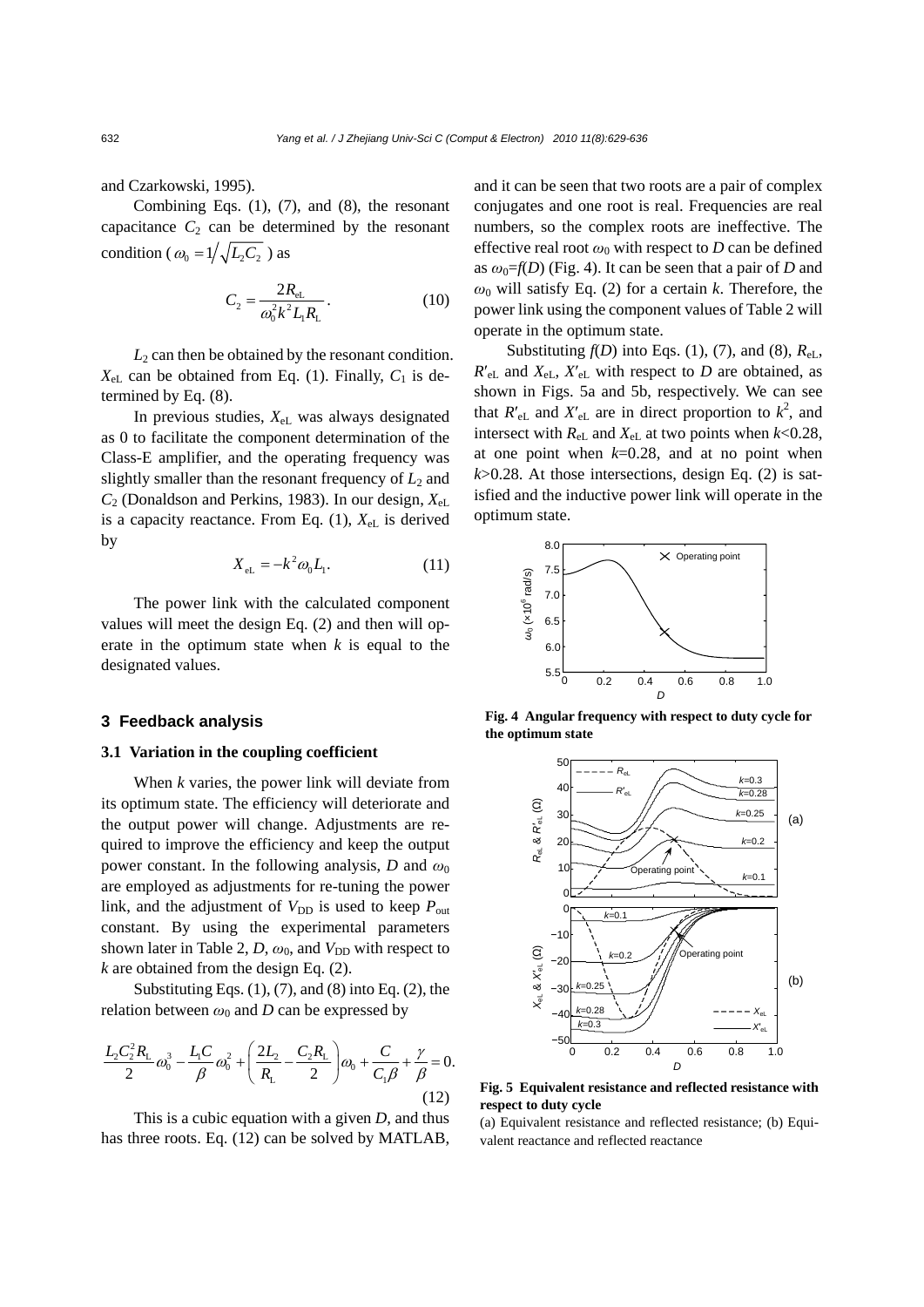Combining Eqs. (1) and (7), *k* can be expressed

$$
k = \sqrt{\frac{\beta \left\{ 4R_{\rm L}^2 + \left[ \omega_0 L_2 (4 + \omega_0^2 C_2^2 R_{\rm L}^2) - \omega_0 C_2 R_{\rm L}^2 \right]^2 \right\}}{4 \pi \omega_0^3 L_1 L_2 R_{\rm L} C (4 + \omega_0^2 C_2^2 R_{\rm L}^2)}}.
$$
(13)

as

Substituting  $f(D)$  into Eq. (13),  $k$  as a function of *D* and  $\omega_0$  is obtained. For a pair of *D* and  $\omega_0$ , *k* is determined and in turn, for a certain *k*, there is a pair of *D* and  $\omega_0$  which will satisfy design Eq. (2). *D* and  $\omega_0$  with respect to *k* are shown in Figs. 6a and 6b, respectively. Both  $D$  and  $\omega_0$  need adjustment to maintain the optimum state of the power link when *k* varies.

Although the power link can be kept in the optimum state by adjusting *D* and  $\omega_0$  when *k* changes, *R*′eL is charged. Thus *P*out will be changed. To keep  $P_{\text{out}}$  constant,  $V_{\text{DD}}$  needs to be adjusted.

Combining Eqs. (7) and (9),  $V_{DD}$  can be expressed as

$$
V_{\rm DD} = \sqrt{\frac{\alpha P_{\rm in}}{2\pi\omega_0 C \sin\theta_{\rm x}}}.
$$
 (14)

Substituting  $f(D)$  into Eq. (14),  $V_{DD}$  with respect to *k* is obtained. This relation is the ideal feedback control rule of  $V_{DD}$  to keep  $P_{out}$  constant when  $k$  varies (Fig. 6c). In a real circuit, power loss of each component exists and varies for different  $R_{el}$  and *D* (Kessler and Kazimierczuk, 2004; Mury and Fusco, 2006). To keep  $P_{\text{out}}$  constant,  $V_{\text{DD}}$  needs additional adjustment when *k* varies.

Substituting  $f(D)$  into Eq. (6),  $I_{01m}$  with respect to *k* is obtained (Fig. 6d).  $I_{\text{olm}}$  varies with *k* to keep  $P_{\text{RF}}$ constant due to the variation in  $R'_{eL}$ . From Eq. (4),  $I_{DD}$ with respect to  $k$  is derived.  $I_{DD}$  varies with  $k$  to keep *P*in constant.

#### **3.2 Feedback control**

The power link will operate in the optimum state with constant output power if *D*,  $\omega_0$ , and  $V_{\text{DD}}$  vary (Figs. 6a–6c). To detect the *k* variations, the phase difference  $\theta_{\text{PD}}$  is employed as the feedback quantity. From Eqs. (5) and (13),  $\theta_{\text{PD}}$  with respect to *k* can be determined (Fig. 6e). The variation range of *k* is set to 0.1≤*k*≤0.25, and the variation region of the feedback quantity is  $2.17 \leq \theta_{\text{PD}} \leq 2.78$  (the bold line in Fig. 6e).



**Fig. 6 Main parameters with respect to the coupling coefficient**

(a) Duty cycle; (b) Angular frequency; (c) Supply voltage; (d) Input current and the amplitude of the output current; (e) Feedback quantity

From Eqs. (5) and (12), *D* and  $\omega_0$  can be expressed as functions of *θ*<sub>PD</sub> (Figs. 7a and 7b, respectively). From Eqs.  $(5)$ ,  $(12)$ , and  $(14)$ ,  $V_{DD}$  with respect to  $\theta_{\text{PD}}$  is obtained (Fig. 7c).

To implement the control rules,  $\theta_{\text{PD}}$  can be detected by a phase detector, and a microprocessor can be used to adjust  $D$ ,  $\omega_0$ , and  $V_{DD}$ .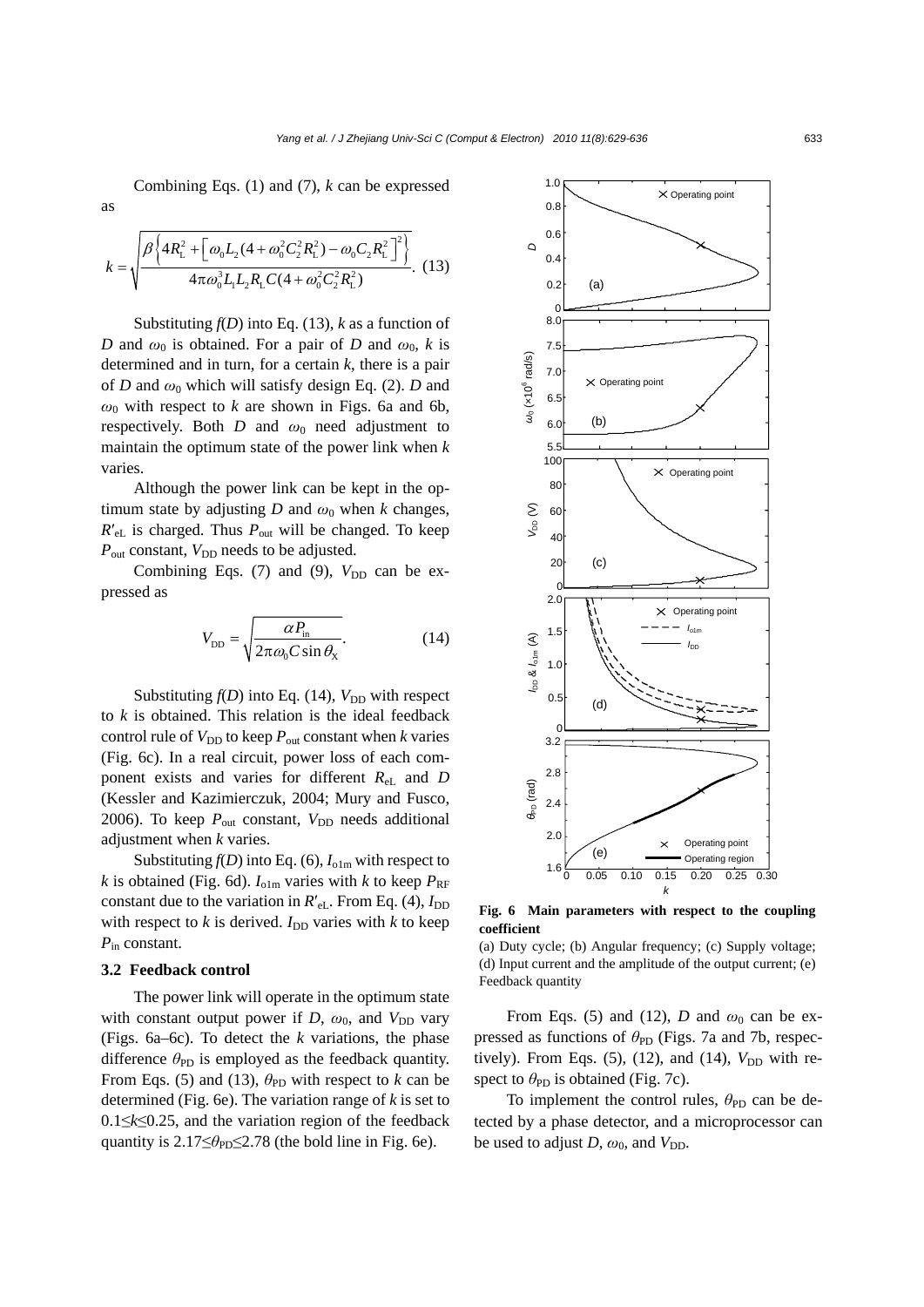

**Fig. 7 Adjusted parameters with respect to feedback quantity** 

(a) Duty cycle; (b) Angular frequency; (c) Supply voltage

## **4 Experimental results**

To experimentally validate the operating state and the output power of the inductive power link when the relative position between the transmitter coil and the receiver coil changes, an inductive power link was designed which satisfies the parameters given in Table 1. Based on the component determination equations shown in Section 2, the component values are shown in Table 2.

The MOSFET IRF 510 was employed as the switch. The driving signals were derived from a function generator. All capacitors were Silver Mica, and the inductive coils were made of Litz wire, which consists of 200 strands with a diameter of 0.1 mm. The primary and secondary coils were 19 and 18.75 turns respectively, with a diameter of 85 mm. The capacitors, the inductor, and their equivalent series resistances (ESR) were measured using an HP LF

| Table 1 Design parameters of the power link |  |  |  |  |  |  |
|---------------------------------------------|--|--|--|--|--|--|
|---------------------------------------------|--|--|--|--|--|--|

| Parameter                      | Value |
|--------------------------------|-------|
| Output power, $P_{\text{out}}$ | 1 W   |
| Supply voltage, $V_{DD}$       | 6 V   |
| Ouality factor, $O$            | 10    |
| Duty ratio, $D$                | 0.5   |
| Operating frequency, $f$       | 1 MHz |
| Coupling coefficient, $k$      | 0.2   |
| Load resistance, $R_{\rm L}$   | 1 kO  |

|  | Table 2 Component values of the power link |  |  |  |  |
|--|--------------------------------------------|--|--|--|--|
|--|--------------------------------------------|--|--|--|--|

| Component                                | Value         | ESR $(\Omega)$ |
|------------------------------------------|---------------|----------------|
| Choke coil, $L_f$                        | $144.0 \mu H$ | 0.18           |
| Shunt capacitance, $C$                   | $1.41$ nF     | 0.21           |
| Series inductance, $L_1$                 | $33.0 \mu H$  | 0.93           |
| Series capacitance, $C_1$                | 907.3 pF      | 0.16           |
| Resonance inductance, $L_2$              | $31.8 \mu H$  | 0.86           |
| Resonance capacitance, $C_2$             | 795.8 pF      | 0.14           |
| Equivalent resistance, $R_{\text{el}}$ . | $20.8 \Omega$ |                |

ESR: equivalent series resistance

Impedance Analyzer 4192 A in the laboratory at the intended operating frequency of 1 MHz (Table 2). The coupling coefficients between the RF coil pair were calculated using the equation  $U_2 = kL_1L_2\omega_0I_1$ . *I*<sub>1</sub> is the current of the primary coil and  $U_2$  is the induced voltage of the secondary coil. The primary coil was driven by a 1 MHz sine wave, which was derived by the function generator. The voltages of the primary and secondary coils were measured and then *k* could be calculated. It was found that the coupling coefficients between the coil pair were 0.1, 0.2, and 0.25 when their center distances were 69, 46, and 40 mm, respectively.

The primary circuit adopted the basic Class-E amplifier (Fig. 3) and the secondary circuit was simplified using the linear model (Fig. 2). The minimum and maximum values of *k* were set to 0.1 and 0.25, respectively. For different *k*'s, the adjustments of *D*, frequency  $f (= \omega_0/(2\pi))$ , and  $V_{\text{DD}}$  are shown in Table 3.

 $P_{\text{out}}$  was calculated by  $P_{\text{out}} = V_0^2 / R_L$ , where  $V_0$  is the effective value of  $v_0$ .  $P_{\text{in}}$  is determined by  $V_{\text{DD}}$  and  $I_{\text{DD}}$ . Each component of the power link has parasitic resistance, and power loss will exist.  $P_{\text{out}}$  may be smaller than that designated. To satisfy the require-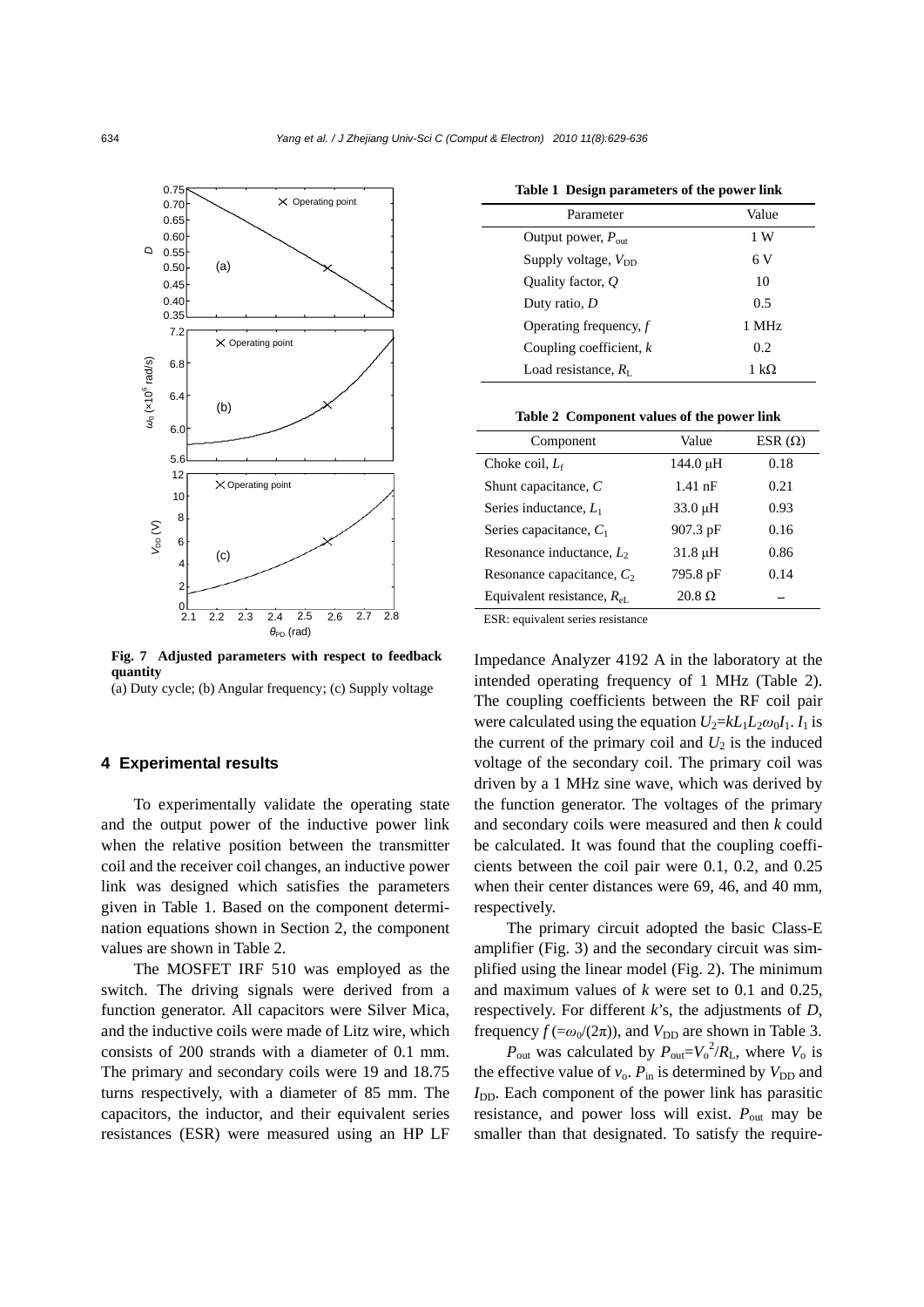ment of constant output power of 1 W,  $V_{\text{DD}}$  needed to be adjusted. *V*<sub>DD</sub> was adjusted to 2.6, 6.4, and 10.4 V when *k* was 0.1, 0.2, or 0.25, respectively. The adjustments of  $V_{DD}$  were slightly larger than the theoretical values of 1.8, 6, and 9.9 V.

The experimental switch voltages  $v<sub>S</sub>$  and output voltages  $v_0$  of the secondary circuit are shown in Fig. 8. The waveforms of the power link with a *k* of 0.2 are shown in Fig. 8b. It can be seen that  $v_S$  returned to zero smoothly when the switch turned on. The slope of  $v<sub>S</sub>$  will be zero at the instant the switch turns on, and thus the power link will operate in the optimum state; the amplitude of  $v_0$  was 31.6 V and *P*out was 1 W. In Figs. 8a and 8c, the waveforms of the power link with and without adjustments are plotted on the left and right when *k* was 0.1 and 0.25, respectively. It can be seen that the power link with the adjustments to  $D$ ,  $\omega_0$ , and  $V_{DD}$  will operate in the optimum state with constant output power; without any adjustment, the power link will not maintain its optimum state and the output power will reduce. In the no-adjustment condition, the amplitudes of the output voltage were 16.5 V and 24.4 V, and the output powers were 272 mW and 595 mW when *k* was 0.1 and 0.25, respectively. These values are much smaller than those designated.

There are parasitic resistances in the components of the primary and secondary circuits. To analyze the efficiency of the circuits, the primary efficiency  $\eta_p$  is defined as the total efficiency of the primary circuit except the driving signal, and the secondary efficiency  $\eta_s$  is the total efficiency of the secondary circuit. With the ESR of each component,  $\eta_p$ ,  $\eta_s$ , and the theoretical total efficiency  $\eta_c$  were calculated (Fig. 9) (Yang *et al*., 2009). The experimental total efficiency with adjustments  $\eta_{ac}$  and the experimental total efficiency without any adjustment  $\eta_{nc}$  are plotted in Fig. 9. It can be seen that  $\eta_{ac}$  closely matches  $\eta_c$ ; without any adjustment, the efficiency would decrease significantly, especially for the small *k* condition.

The experimental input power, output power, and efficiency are shown in Table 3.  $\eta_{ac}$  was 67.6% when the coupling coefficient *k* was 0.1, which was much smaller than when *k* was 0.2 or 0.25. The reason is that the equivalent load resistance  $R_{el}$  is only 4.6  $\Omega$ at *k*=0.1. This is so small that the parasitic resistance

of each component will significantly affect the circuit. A large *R*eL will decrease the effect of parasitic resistances and reduce the component power loss, thereby increasing efficiency.



**Fig. 8 Waveforms of switch voltage and output voltage** (a) *k*=0.1; (b) *k*=0.2; (c) *k*=0.25



**Fig. 9 Computed and measured efficiencies with respect to the coupling coefficient** *k*

 $\eta_p$ : primary efficiency;  $\eta_s$ : secondary efficiency;  $\eta_c$ : theoretical total efficiency; *η*<sub>ac</sub>: experimental total efficiency with adjustments;  $\eta_{\text{nc}}$ : experimental total efficiency without any adjustment